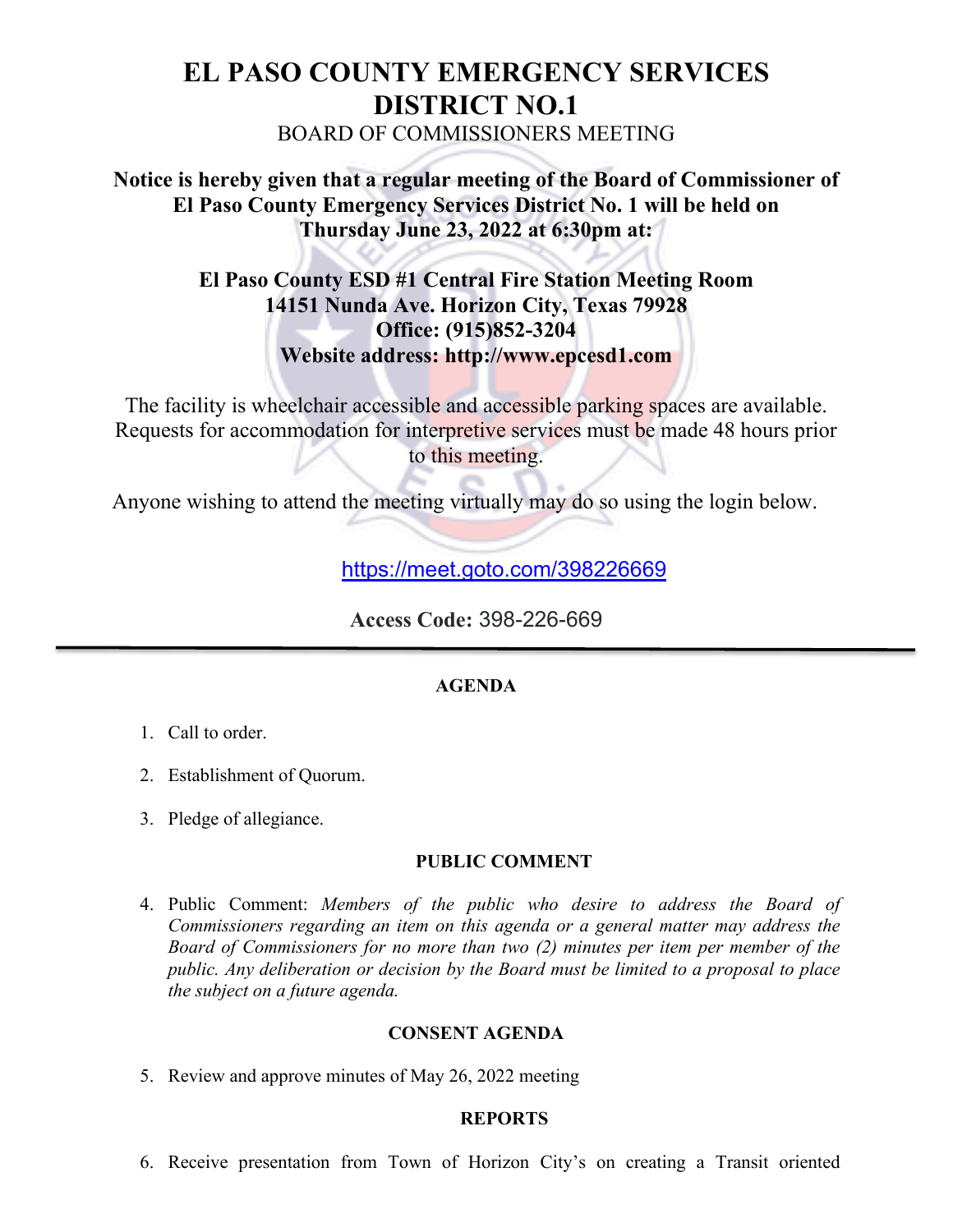development within the vacant area across Darrington from the Police Department building. *Submitted by Chief Menendez.*

- 7. Review and approve financial report on monthly bills and invoices, monthly report, sales tax analysis report, purchases for items in the District's approved budget, and budget reallocations. (Presented by Administrator Katherine Ames)
- 8. Review and approve communications report on monthly calls as reported by Horizon City dispatch. (Presented by a representative from Horizon City dispatch)
- 9. Review and approve Chief's report on run volume, stipend, training, fleet, personnel, fire response, building construction and additional fire information. (Presented by Chief Menendez)
- 10. Review and approve Fire Marshal's report on operational & construction permits, annual fire safety inspections, new building construction, personnel, training miscellaneous activities & information. (Presented by Fire Marshal Guillen)

#### **DISTRICT POLICIES AND DOCUMENTS**

- 11. Discussion and take action on amending Tuition Reimbursement policy 200.011. *Submitted and presented by Chief Menendez.*
- 12. Discussion and take action on amending COLA policy 200.0071. *Submitted and presented by Chief Menendez.*
- 13. Discussion and take action on the Horizon City Police Department dispatching services amended cost for Fiscal Year 23'. *Submitted and presented by Chief Menendez.*
- 14. Discussion and take action on presentation of the FY 23' Preliminary budget. *Submitted by Commissioner Anaya and presented by Administrator Katherine Ames.*

#### **DISCUSSION/ACTION ITEMS**

- 15. Discussion and take action on ESD Headquarters Construction project. *Submitted and presented by Chief Menendez.*
- 16. Discussion and take action on Fire Marshal office building rock wall and screening for driveway. *Submitted and presented by Chief Menendez.*
- 17. Discussion and take action on the renewal of the Emergency Reporting Contract. *Submitted by Chief Ames and presented by Chief Menendez.*
- 18. Discussion and take action on Chief Menendez attending Fire Officer 3 & 4 training. *Submitted and presented by Chief Menendez.*
- 19. Discussion and take action on purchase of Ice maker for Station #1 kitchen. *Submitted and presented by Chief Menendez.*
- 20. Discussion and take action on purchase of handheld radios for fire operations. *Submitted and presented by Assistant Chief Ames.*